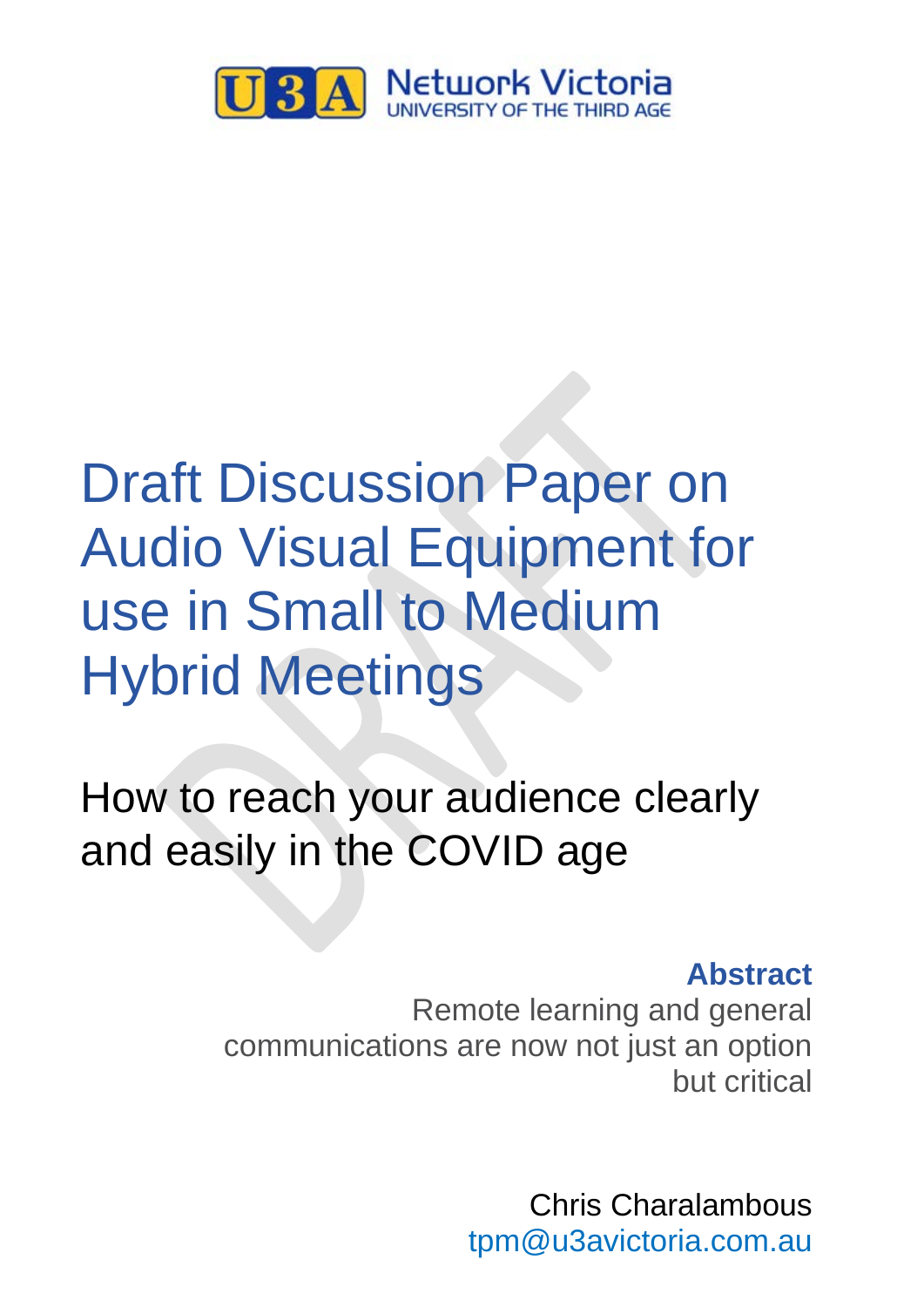| <b>DATE</b> | <b>AUTHOR</b>             | <b>CHANGE</b>      |
|-------------|---------------------------|--------------------|
| 20/10/2020  | <b>Chris Charalambous</b> | <b>First Draft</b> |
|             |                           |                    |
|             |                           |                    |

*Table 1 - Changes*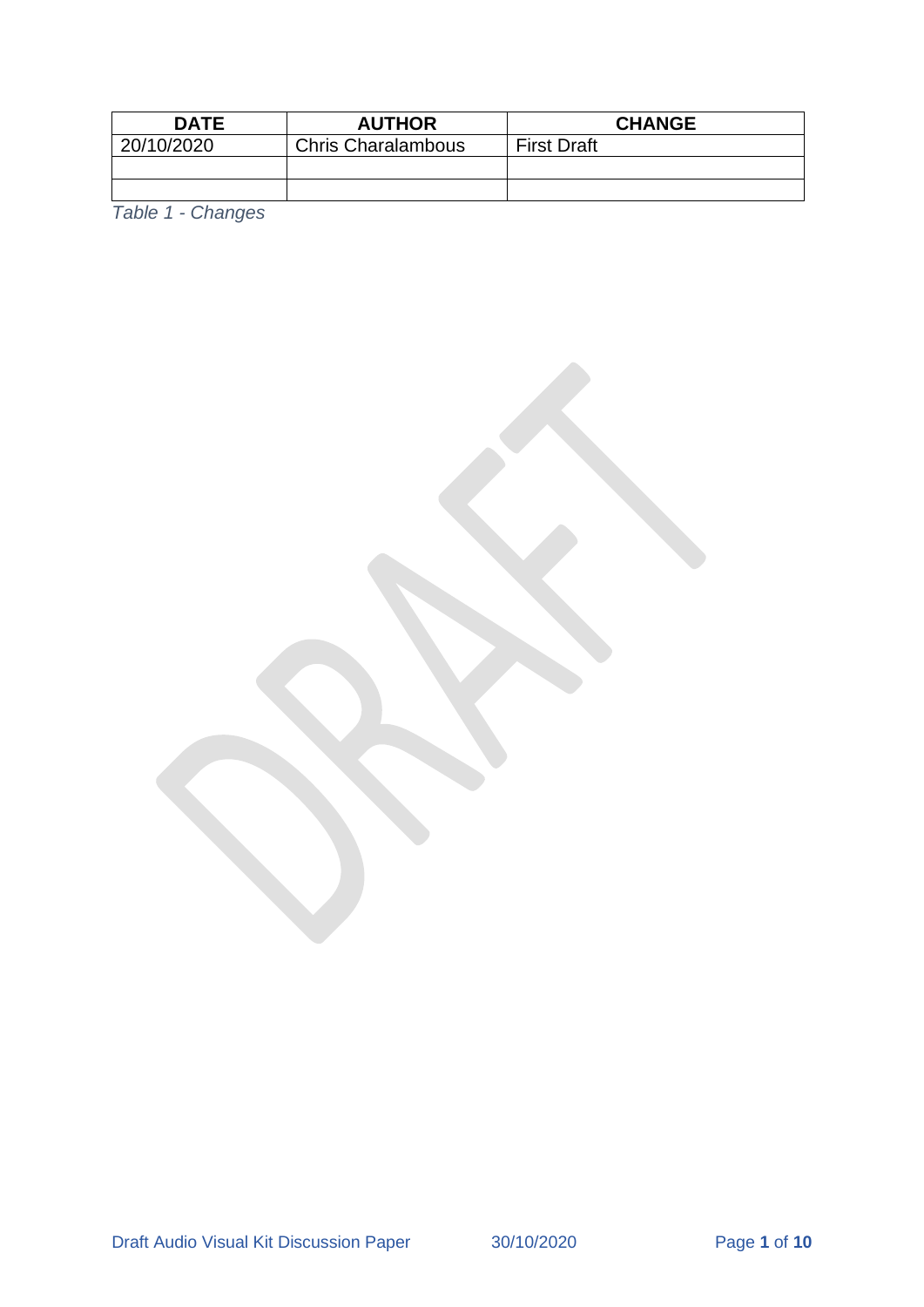# **Contents**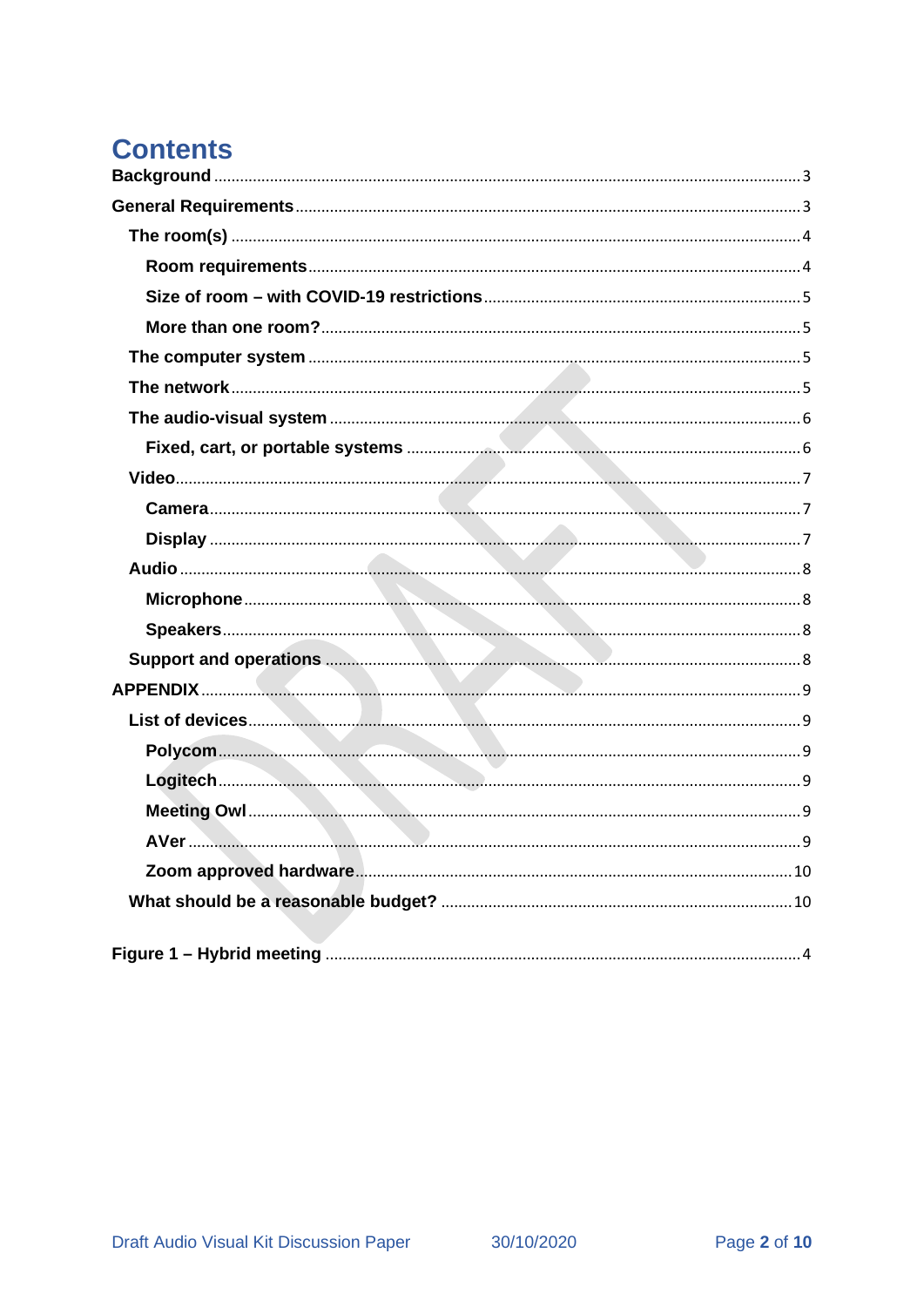## <span id="page-3-0"></span>**Background**

With peoples' movement curtailed by government mandated restrictions owing to the current COVID-19 pandemic there is an increasing use and dependency on video conferencing (VC) communications, and consequently there is a growing demand for sophisticated and simple to use VC systems; with excellent audio and visual characteristics. U3As have embraced the use of VC software systems such a Zoom, which U3A Network Victoria has promoted throughout the Victorian U3A movement. This has been a success with most U3As in Victoria now using Zoom to run classes and hold meetings.

Zoom, like its competitors in the marketplace such as Microsoft Teams, Cisco Webex, and BlueJeans, work reasonably well enabling interconnection and video conferencing over the Internet using the built in microphone and video camera of the connected PC or Laptop. Reasonable though this is, there are limitations. The limitations are with the quality of the audio and visual (AV) systems, particularly with several people within one room as the Laptop or PC video camera, speaker, and microphone are not adequate.

Note that Zoom will be discussed in this document, but other VC software systems may equally be applicable.

There are technical options available to improve the AV component. They are effectively systems with high quality microphones, video cameras, speakers, and interfaces to external devices such as display screens, and interfaces to advanced software functions of the VC systems such as Zoom.

This document discusses technical options that could meet the VC requirements of the U3As in Victoria and presumes that most usage will be in meetings of about twenty or less people in any one room a VC meeting. Therefore, this paper will not discuss high end AV systems that cater for greater than twenty people in a room.

# <span id="page-3-1"></span>**General Requirements**

It is assumed that there will be hybrid meetings, and in U3A's environment, based on the Zoom product. A hybrid meeting is defined as a video conferencing or web conferencing meeting where some of the participants are located together in one or more rooms, and some participants are located individually remotely.

For remote and individual participants, their video and audio experience are dependent on their own computer system and its components. For most modern laptops, PCs, tables, tablets, and even phones running Zoom, or equivalent, the quality is reasonable and can be enhanced if required with external devices, such as a high definition camera, and possibly headsets for the audio component.

The focus for this paper is for systems based in meeting rooms, and not specifically individual participants.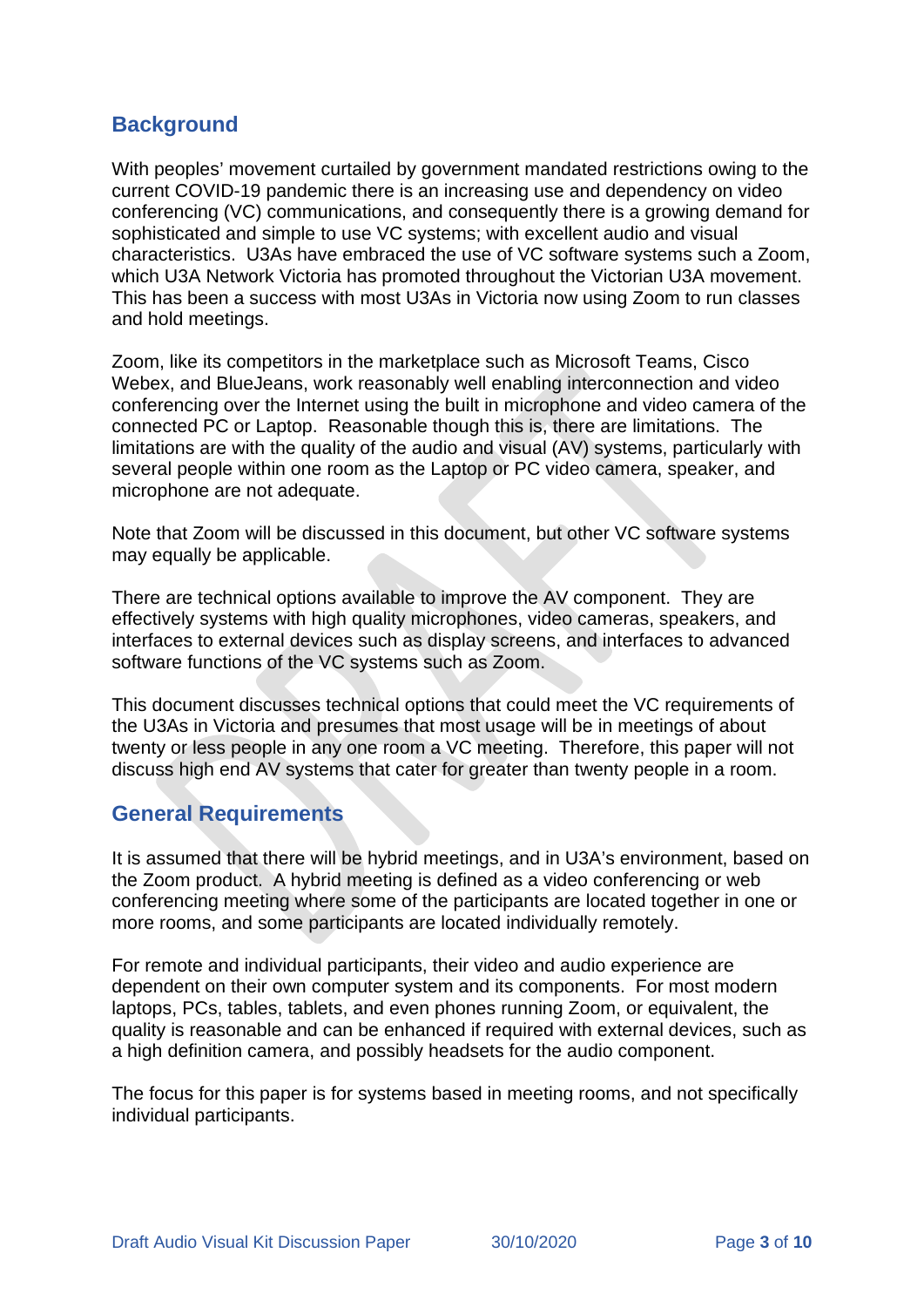### <span id="page-4-0"></span>**The room(s)**

In a meeting room, where a hybrid meeting is being held, there are some participants in the room; and there may be a presenter in the room, but not necessarily; the presenter or speaker may be connected to the meeting remotely. There may be several presenters and or speakers either in the room or remote.



#### <span id="page-4-2"></span>**Figure 1 – Hybrid meeting**

In Figure 1, a hybrid meeting room has participants possibly with their own laptop connected to the VC, there may be a presenter, there is an A/V system, and possibly a display, either a projector or a large screen TV connected to the A/V system.

It is also required that there is an internet connection to the A/V system to enable connectivity to Zoom.

#### <span id="page-4-1"></span>**Room requirements**

The configuration and features of the room itself is important and will affect the quality of the meeting experience and these factors should be taken into consideration along with the technical aspects of the A/V system:

- Sufficient floor space
- A high enough ceiling
- Air conditioning and heating
- Windows and blinds
- Presentation facilities and network connectivity
- Open space, clear line of sight to presenter, screen, and so on
- Power sockets
- Light, clear walls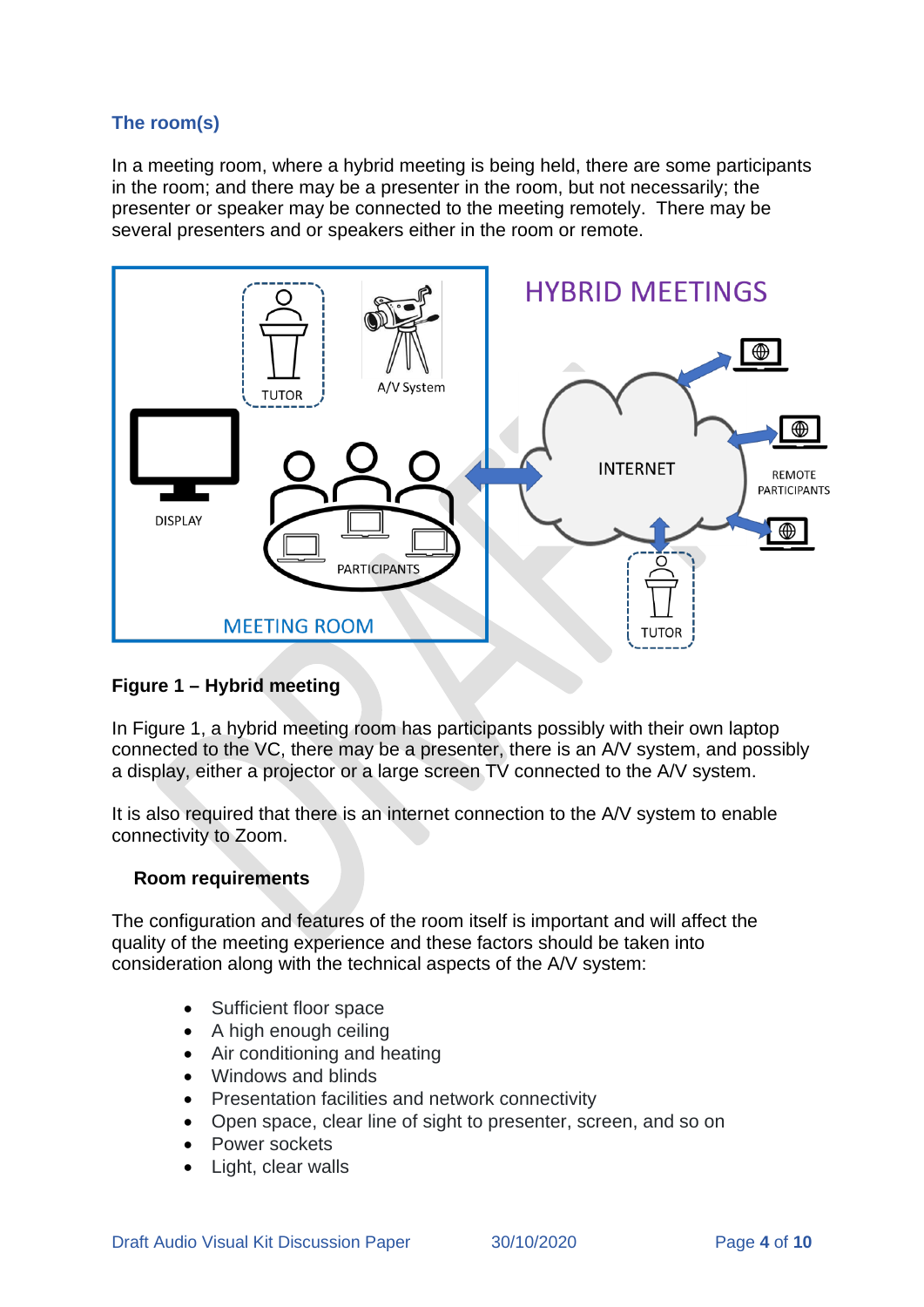#### <span id="page-5-0"></span>**Size of room – with COVID-19 restrictions**

It is generally recommended that there is normally about 2 to 2.5  $m<sup>2</sup>$  per person in the meeting room. So, a meeting of four to five people requires about 8 to 12  $m<sup>2</sup>$ , and a 20-person meeting will require a 40 to 50m2 room.

With COVID-19 accommodation restrictions, the factor is approximately one person per 4  $m^2$ , so in the above examples, four to five people require 16 to 20 $m^2$ , and a 20person meeting requires a 80m2 room.

The size of the room affects the sound quality, for both the microphone pick-up, and the quality and volume from the loudspeakers.

#### <span id="page-5-1"></span>**More than one room?**

It is possible and expected that there will be groups of participants in more than one room connected to the same meeting. Once again, the same requirements pertain to each room; and each room may require its own independent A/V system. The A/V system in each do not have to be identical, nor do they need to be of the same quality.

#### <span id="page-5-2"></span>**The computer system**

The computer system used, such as a laptop, Mac, Android tablet, iPad, and so on, is integral to Zoom Video Conferencing for both the quality of the experience and for the control of the session. Some A/V systems connect directly to a laptop, with the laptop providing control and network connectivity, as well as connectivity to an external display. Other A/V systems can run independently, and some even can run Zoom.

In any case, it is advisable that the devices in the video conference, especially the presenter's system should be up to date, running the latest operating systems and software, for example Windows 10, MacOS 10.14, Android 9.0, Zoom 5.0. The computer should have ample memory and CPU. Zoom recommends a minimum of 1 GHz processor and minimum RAM of 4GB. The processing power and storage capacity of the computers running Zoom make a considerable difference to the audio and video quality, independently of the quality of the inbuilt camera, microphone, and speaker of the computer itself.

#### <span id="page-5-3"></span>**The network**

The quality and bandwidth capacity of the network is critical to the video conferencing experience. This is applicable to the LAN (Local Area Network), the network within the meeting room; and also applicable to the WAN (Wide Area Network), the network connection to the Internet.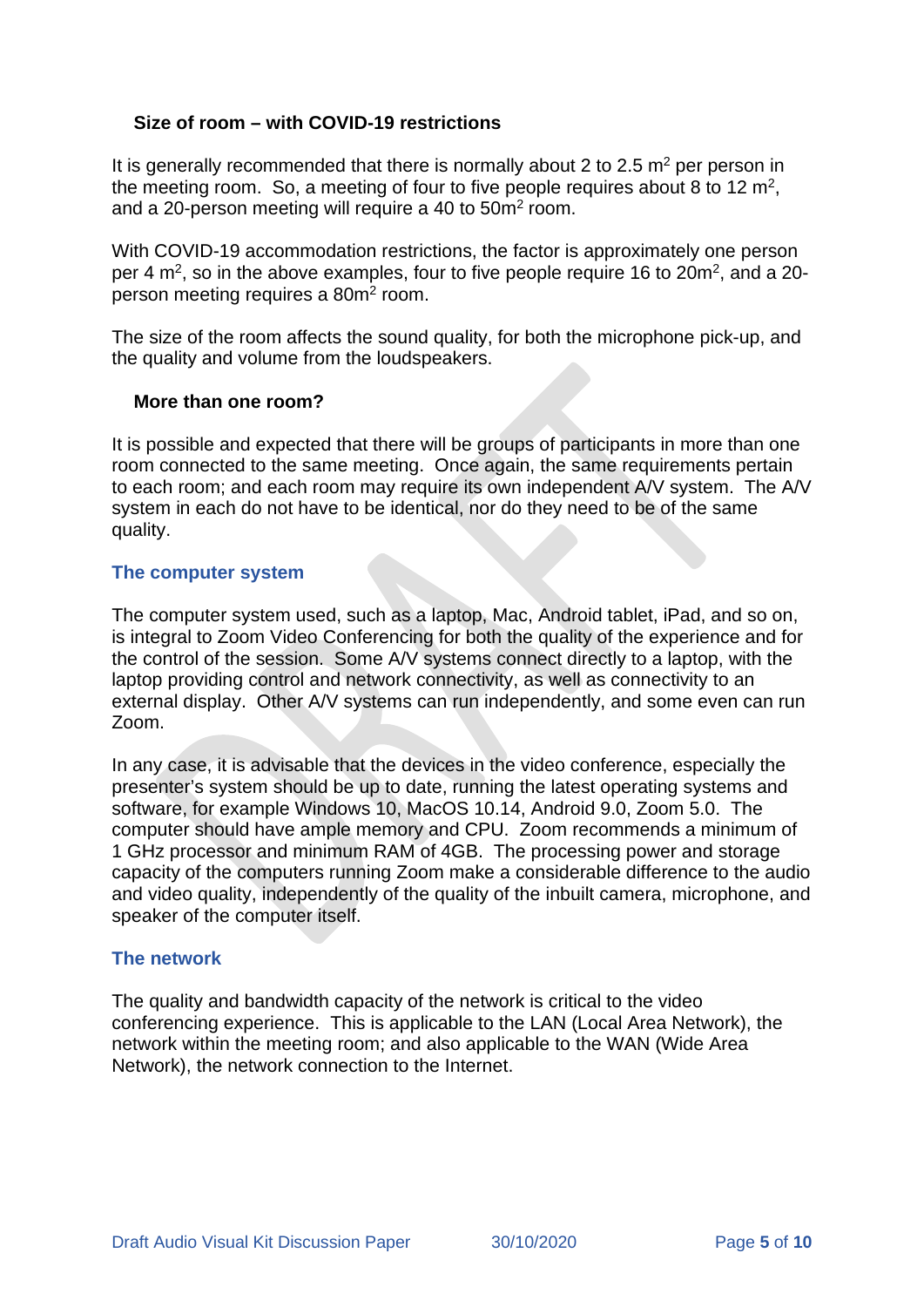Zoom recommends for Internet bandwidth:

- For 1:1 video calling
	- Between 600kbps for High-Quality to 1.8Mbps for 1080HD video quality
- For group video calling:
	- Between 800kbps to 3.0 Mbps for High-Quality to 1080HD.

The greater the bandwidth available the better the A/V experience.

#### <span id="page-6-0"></span>**The audio-visual system**

The A/V system may connect to a device, such as a laptop or PC, within the room. This makes that device the master Zoom control for the meeting room. The device may also be connected to a large shared external monitor or TV in the room.

Some A/V systems, especially higher-end products can support Zoom directly, and do not need to be connected to a laptop. The A/V system itself can connect to the Internet and to external monitors. Some A/V system may even include their own large display or displays.

Note that most A/V systems large or small come with a remote control to manage the features such as volume, brightness, mute, and some Zoom interface instructions.

#### <span id="page-6-1"></span>**Fixed, cart, or portable systems**

For most U3As it is expected that a cost-effective portable system is sufficient. This allows for the system to be physically moved and set-up from location to location, from room to room when required.

A **portable** system is usually comprised of a camera, microphone(s), and speakers, sometimes in one complete physical unit that just needs power and connectivity to a device with Zoom; or may need the components such as microphone need to be setup within the room.

The limitation with such a system is that it caters for small to medium sized meetings with two to 20 people in a room: excluding COVID-19 spacing. The benefits are its portability, and overall price.

There are **cart-based** systems available that have the A/V system on a wheeled cart, which provides some level of portability from room to room but are quite bulking to transport from location to location. Benefits are they are higher-end systems that can support meetings of greater than 20 people, with high-quality audio-visual systems, and usually have one and sometimes two screens affixed to the cart. They contain all the devices to need for the audio and visual components.

**Fixed** systems are rooms whereby they have the necessary microphones, speakers, cameras, and display screens installed as fixtures within the room. Many of these systems can support the connection of a device with Zoom to the internet to enable hybrid meetings without much effort to be run.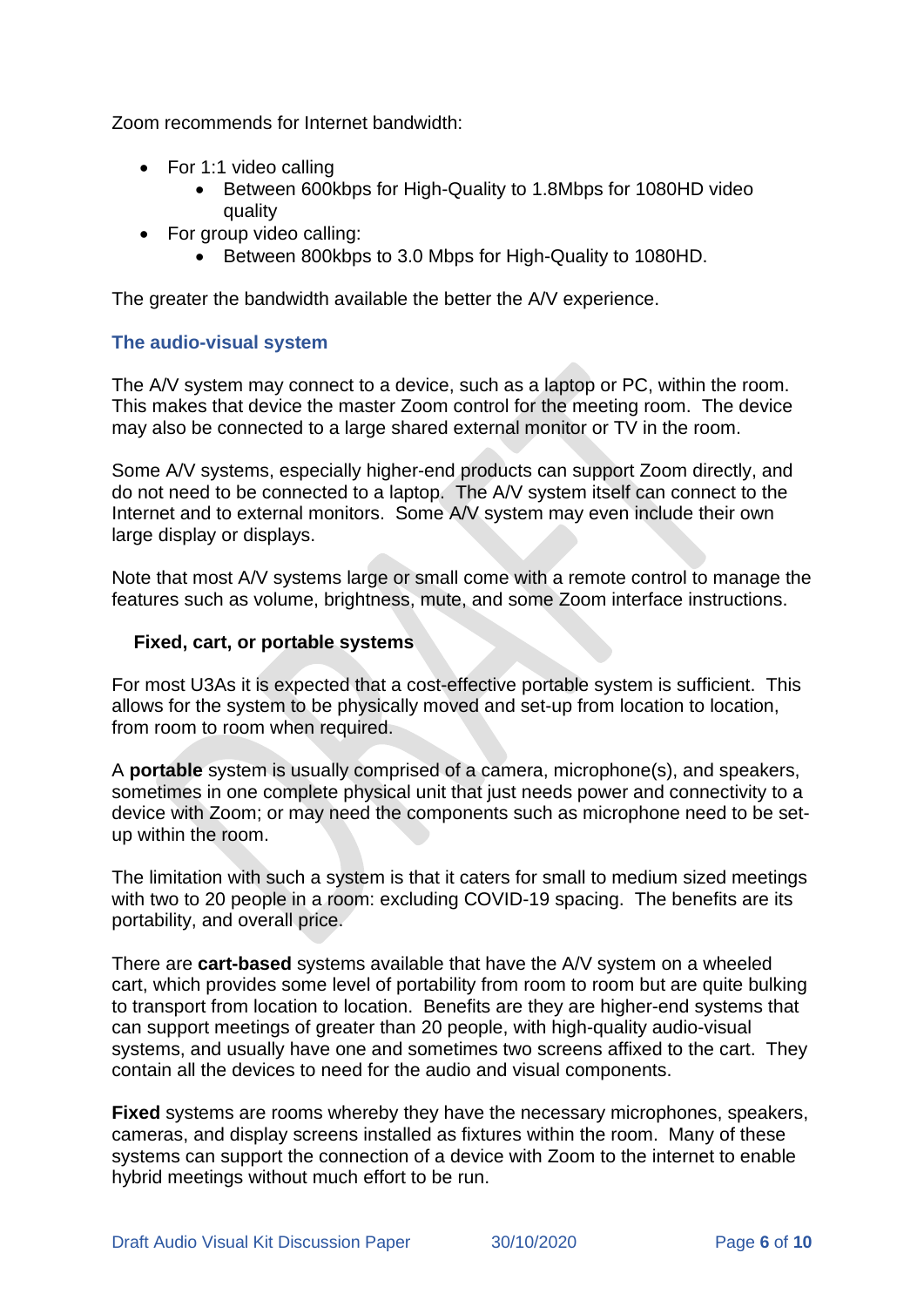Many sites in council premises, and so on. already have meeting and presentation rooms are available, and they may be worth seeking out for rental, rather than the high cost of setting up a fixed A/V system.

#### <span id="page-7-0"></span>**Video**

The video components are the camera and its capabilities, and the display and its viewing quality.

#### <span id="page-7-1"></span>**Camera**

A modern video camera has a number of features and functions that need to be considered, such as its:

- Resolution
- Clarity of image captured and transmitted
- Ability to focus on the intended subject
- Ability to zoom in and out
- Ability to pan move the view left or right, up or down
- Auto-tracking the ability to automatically stay focused on a moving target such as a presenter
- Ability to switch focus between current talkers

The camera can either be connected to a device running Zoom directly, or is integrated with the A/V system, and the A/V system is connected to the device. For some smaller meeting rooms, a simple high-end web camera, webcam, with built in microphone may be sufficient, connected to a device, and possibly with additional external speakers.

#### <span id="page-7-2"></span>**Display**

Providing a large display provides better viewing experience for the attendees within the room. The size of the TV, monitor, or projector display will depend on the size of the room, and the viewing experienced required. For example, a 32 inch screen is best viewed from about 1.5 metres, a 50 inch screen, about 2 metres; and 71 inch screen can be comfortably viewed from 3 metres.

The quality of the display is dependent on the resolution, but most new devices such as large screen TVs provide adequate high definition resolution (HD) viewing for a small to medium sized room.

Connection to the display is usually with an HDMI cable from the device or A/V system, or by a wireless device such a Chromecast or Apple TV. Some newer smart TVs have Wi-Fi and / or ethernet network capabilities built in.

With the use of Zoom, it is also possible for individuals within the meeting room to have the hybrid meeting displayed on their own devices.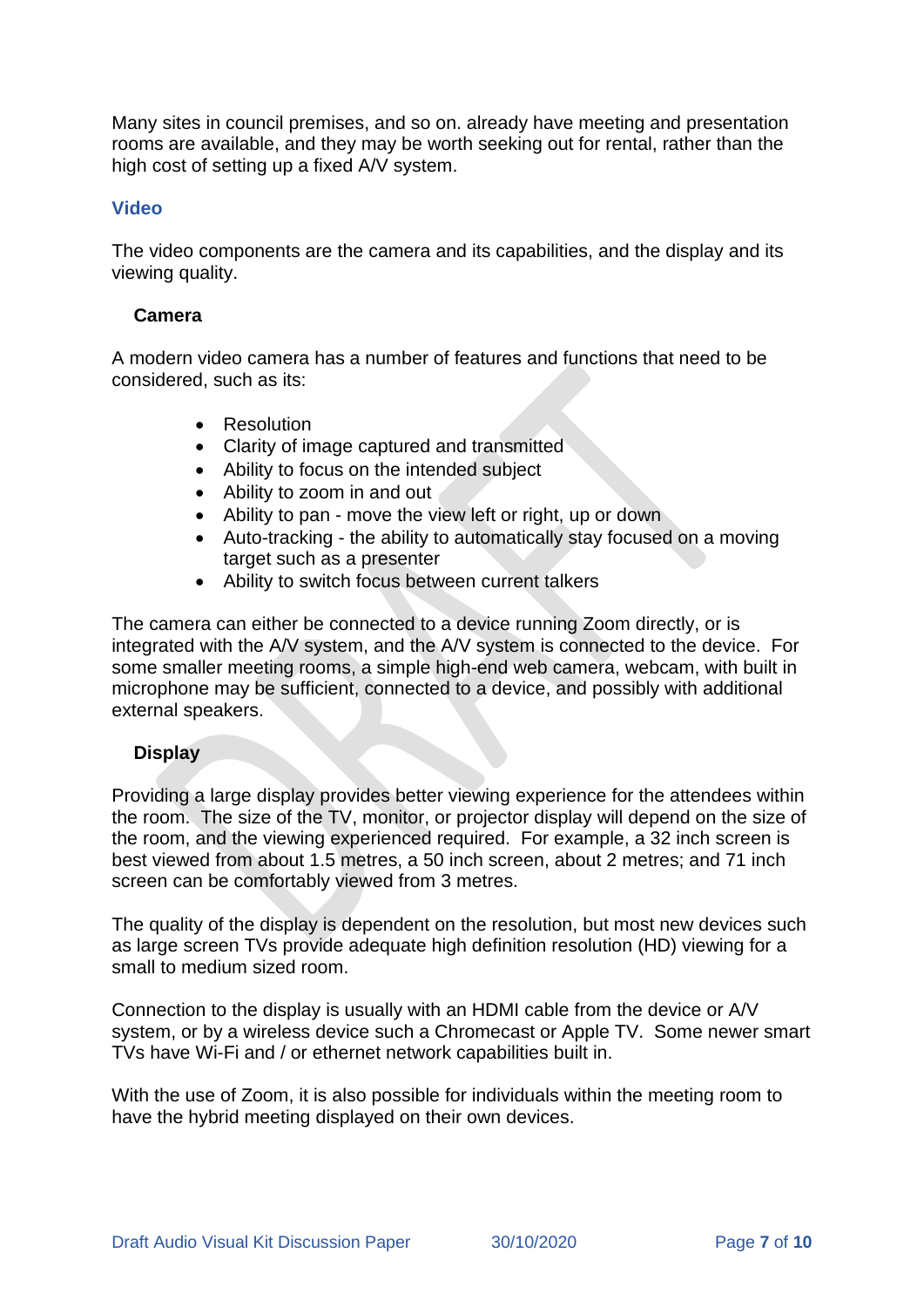#### <span id="page-8-0"></span>**Audio**

This comprises the recording and the playback of the sound. Many of the newer A/V systems have sophisticated features on both the microphones and speakers.

#### <span id="page-8-1"></span>**Microphone**

Depending on the size of the room, who will be talking, and where people will be sitting; there may be a requirement for more than one microphone. Most A/V systems have advanced microphones with features such as high gain, echo cancellation, noise reduction and directional pick-up. Advanced systems support acoustic fencing by blocking out sounds from without a particular area, which requires two or more microphones.

The quality of the A/V system microphones, especially in larger rooms easily surpasses the capabilities of most laptop microphones.

If there will be multiple people talking in a large room, then locating microphones at the further reaches of the room may be appropriate. Many of the A/V system can support additional microphones, though usually with additional costs for the additional microphones.

For a small to medium room, with the presenter being the main talker, then additional microphones will not usually be required.

#### <span id="page-8-2"></span>**Speakers**

Most modern speaker systems are quite sophisticated and physically small devices can provide reasonable sound quality in a small to medium room. For larger rooms it is possible to include additional speakers, though this is not usual.

#### <span id="page-8-3"></span>**Support and operations**

There may be a requirement to provide installation, training, and ongoing support services for these devices. Therefore, if large number of devices are procured it may be possible and cost effective to investigate professional services that could be associated with the devices, such as on-going support.

Chris Charalambous Technology Project Manager U3A Network Victoria 30 October 2020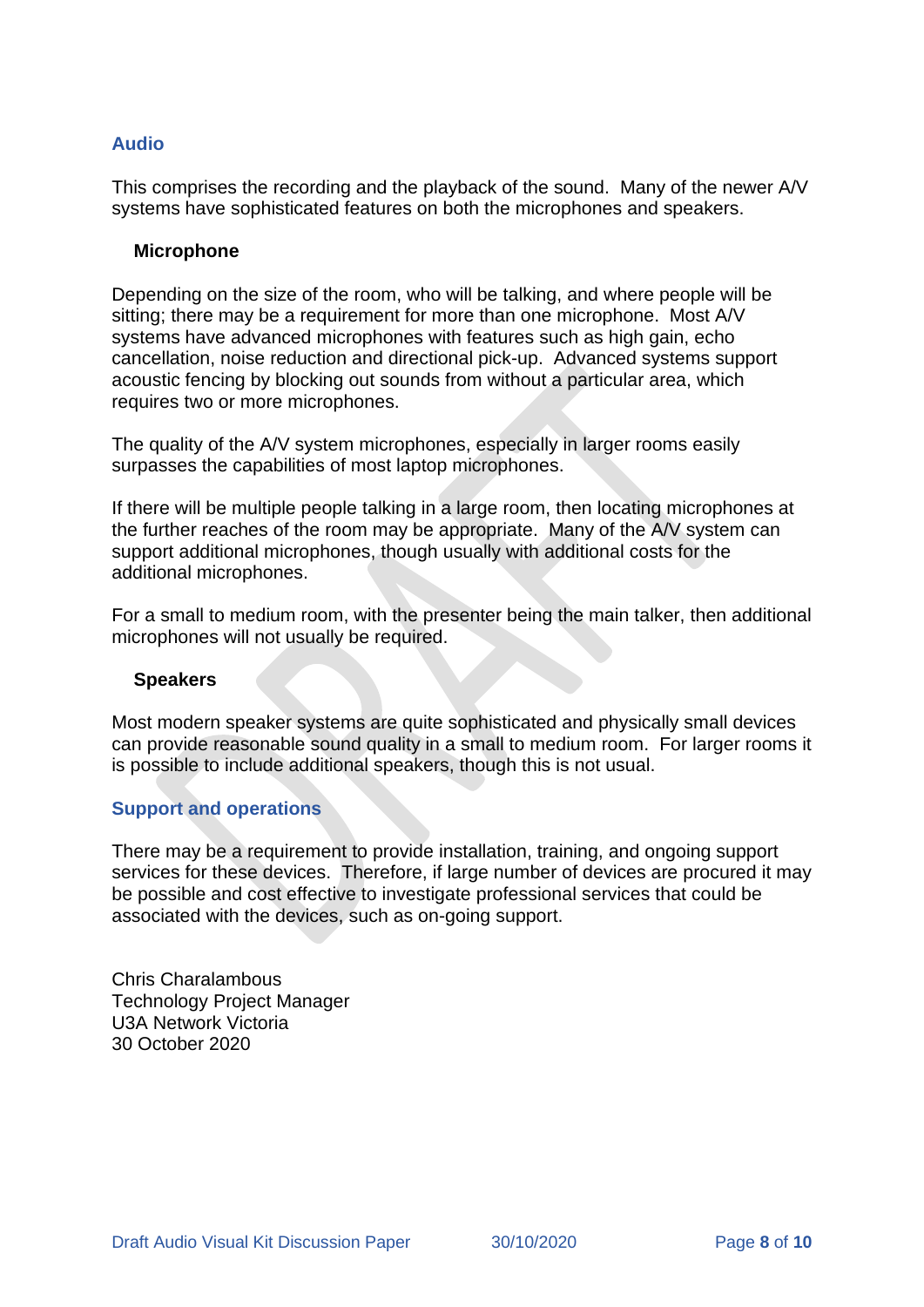## **APPENDIX**

#### <span id="page-9-1"></span><span id="page-9-0"></span>**List of devices**

The following is a small list of portable Audio-Visual devices that can integrate with Zoom to enable Hybrid meetings. Note that this is not an exhaustive list and is not an endorsement for any particular product at this stage.

#### <span id="page-9-2"></span>**Polycom**

Polycom have been in the marketplace for a number of years specialising in audiovisual and video conferencing systems. They produce a range of high-quality systems; the list below is on the lower end of their price range.

<https://www.poly.com/au/en/products/video-conferencing/studio>

| Poly Studio Soundbar | \$1,366 |
|----------------------|---------|
| Poly Studio X30      | \$2,275 |
| Poly Studio X50      | \$3,425 |

#### <span id="page-9-3"></span>**Logitech**

Logitech have also been in the marketplace for many years and have generally focused on the consumer end of the market, with well know webcams and speaker systems.

<https://store.logicaltech.com.au/products/logitech-bcc950-conferencecam-1002424> \$350

<https://store.logicaltech.com.au/products/logitech-conferencecam-connect-3840240> \$572

[https://store.logicaltech.com.au/products/logitech-meetup-4k-conferencecam-](https://store.logicaltech.com.au/products/logitech-meetup-4k-conferencecam-3091165)[3091165](https://store.logicaltech.com.au/products/logitech-meetup-4k-conferencecam-3091165)

\$1,440

<span id="page-9-4"></span>**Meeting Owl**

<https://www.owllabs.com/meeting-owl> \$1,800

#### <span id="page-9-5"></span>**AVer**

<https://www.averusa.com/products/conference-camera/vc520pro> \$2,530